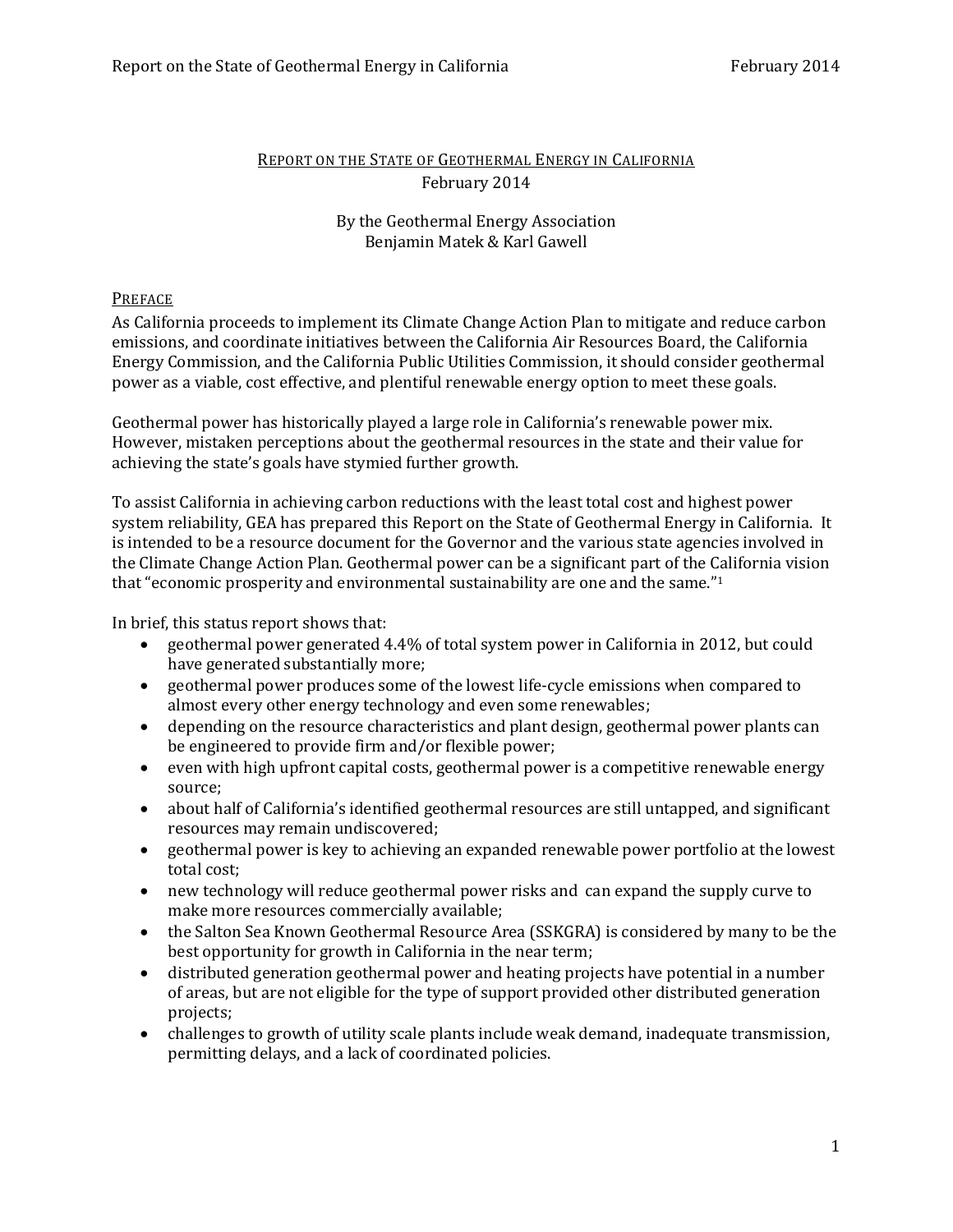### GEOTHERMAL POWER'S ROLE IN REDUCING EMISSIONS IN CALIFORNIA

In 2012, geothermal power generated 4.4% of total system power in California but could have generated substantially more. California's unique geology contains a significant amount of geothermal resources that can provide renewable, firm, and sometimes flexible power to the state's power grid. Not only does geothermal power have one of the smallest land footprints <sup>2</sup> of almost any other energy technology, geothermal power releases very little greenhouse gas emissions. More specifically, binary plants produce near-zero GHG emissions while flash and dry steam plants represent a significant reduction compared to fossil fuel based generation.<sup>3</sup>

NREL found geothermal power produces some of the lowest life-cycle emissions\* when compared to almost every other energy technology and even some renewables. Binary power plants emit only 5.7 g/kWh of greenhouse gas emissions (GHG), as opposed to 8 g/kWh for Wind, 38 g/kWh for Photovoltaic, and 537 g/kWh for Natural Gas Combined Cycles. Only hydro had a lower rate than geo power at 5.4 g/kWh. In layman's terms, California binary plants average 5.7 grams of greenhouse gasses for every kWh of electricity they generate when factoring all aspects of constructing and running a power plant including fuel production, fuel use, fuel cycle, and plant cycle. Binary power plants are a closed loop system which prevents emissions.<sup>4</sup>

Since Flash and Dry steam plants do not use completely closed loops, GHG calculations for these plants were 126 g/kWh. However, these were still considerably lower than fossil fuels like natural gas or coal. Most of these emissions came from the steam itself. While EGS projects were found to be a considerably emissions-free form of energy emitting only 28 g/kWh.<sup>5</sup>

In addition, geothermal power plants may be engineered to provide both firm and flexible power. Several roles historically performed by emission-heavy fossil fuels, such as baseload, regulation, load-following, and reserve functions typically reserved for coal and/or natural gas plants are easily filled by geothermal power. Like coal or natural gas, geothermal power can provide a range of services including but not limited to baseload, regulation, load following or energy imbalance, spinning reserve, non-spinning reserve, and replacement or supplemental reserve.

The environmental advantages over dirty energy sources and the ability to imitate these energy sources functions in the grid align geothermal power to be the perfect substitute for fossil fuels. The California Air Resource Board (CARB) stated in the October 2013 discussion draft of its, "Climate Change Scoping Plan First Update,"

"Looking beyond 2020, California will need to continue to transform the energy sector with wholesale changes to its current electricity and natural gas systems. Developing a near zero emission strategy for the energy sector will require efficient next-generation technology; vast new low carbon generation resources; a robust transmission and distribution infrastructure; and carbon capture, utilization, and sequestration for the remaining fossil generation."<sup>6</sup>

In addition, CARB has stated their long-term goals of (1) "Determine the 1990 GHG emission level to serve as the 2020 emission limit" and (2) "Maintain and continue GHG emission reductions beyond 2020." 7

 $\overline{\phantom{0}}$ 

<sup>\*</sup> Life cycle emissions estimate the greenhouse gas emissions over the entire lifespan of a project. More specifically, it tracks relevant environmental burdens from product cradle to grave including the extraction of raw materials from earth, product manufacture, use, maintenance, and end-of life disposition.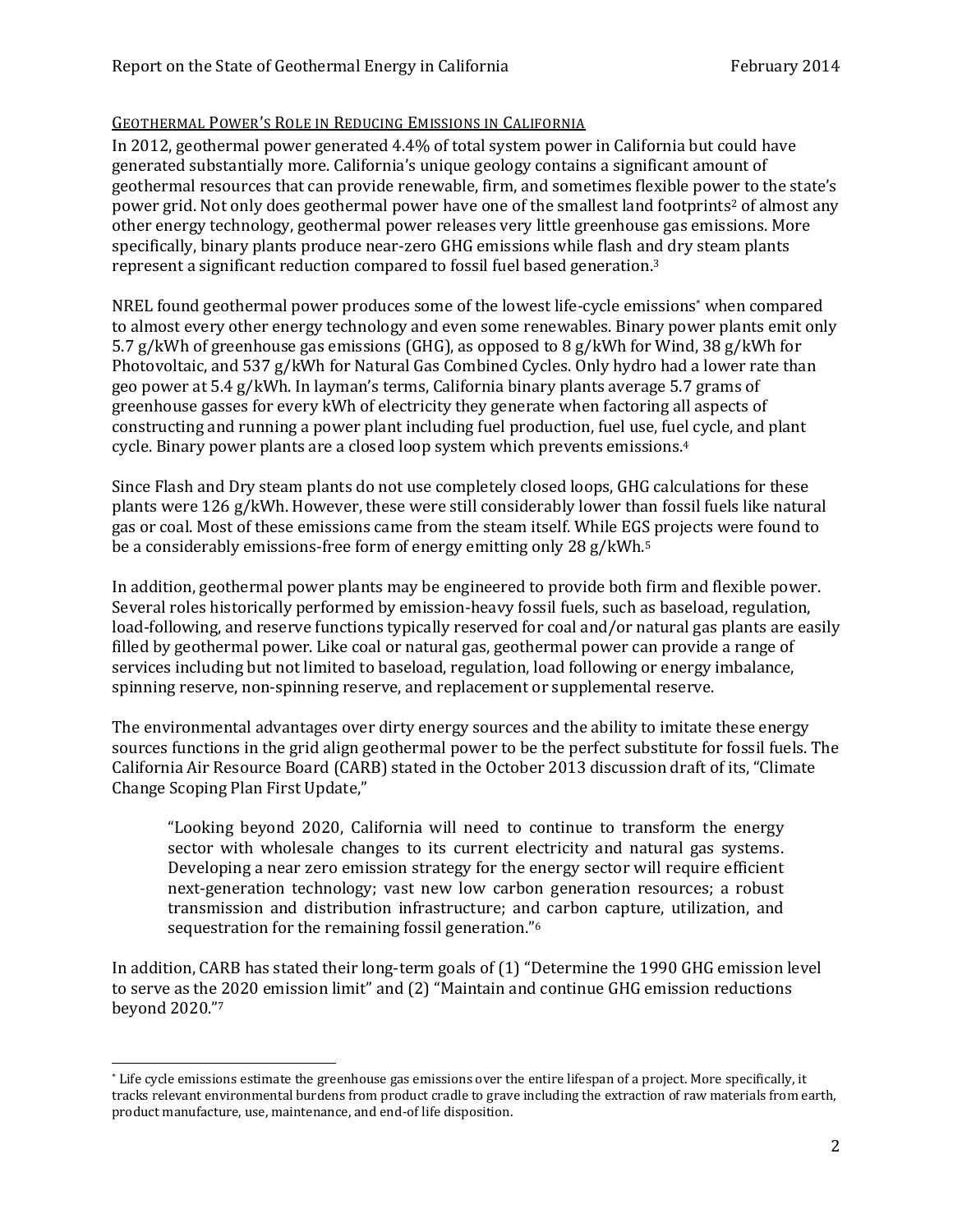Lastly, even with high upfront capital costs, geothermal power is a competitive renewable energy source. The absence of fuel costs and other variable costs over the long 50+ year project life span give geothermal power the lowest levelized cost (\$89.6/MWh) of any renewable energy technology with the exception of wind power (at \$86.6/MWh; 3% less).<sup>8</sup>

Geothermal power is a clean, firm, and sometimes flexible power source that can accomplish California's climate goals. The state has a plethora of geothermal resources that are commercially feasible with existing technology and prevailing market conditions.

### THE VALUES OF GEOTHERMAL ENERGY: FIRM AND FLEXIBLE POWER

California's future power grid will need flexible power because electricity market participants are concerned that the increased presence of variable energy resources without flexibility means the current system will not be sufficient to meet the reliability needs of California's power system. For example, the California Independent System Operator (CAISO) expects 12,079 MW of flexible resources to be retired by 2020 and the risk of power shortages is unacceptably high without flexibility.<sup>9</sup> CAISO expects that with the addition of new, non-firm renewable resources coupled with the retirement of existing plants, there will be a much greater need for flexible power resources.

In addition, firming power will be necessary to balance out the variability caused by these same renewables. For example, a recent white paper and a letter to public officials from the Western Electrical Industry Leaders Group (WEIL), described some of the frustrations photovoltaic variability causes to power system operators. Since photovoltaic generation power output is variable, it injects power at various points along electric distribution lines and increases the voltage of the distribution lines at the point of interconnection. The output can change significantly over short periods of time due to environmental conditions like cloud movement and fog burn off.<sup>10</sup>

Under the right circumstances and resource characteristics, geothermal power plants can be engineered to be a renewable, flexible power source capable of providing the grid support service CAISO estimates will be necessary by 2020 and beyond while acting as a firming resource to balance out variable energy resources.

E3, a consulting company that specializes in North American electricity markets, released a study in January 2014, sponsored by a number of utility companies that provide power in California. The study asked, "What are the operational challenges of integrating sufficient renewable resources to achieve a 50% RPS in California in 2030?" Several scenarios in the study show that as the integration of intermittent solar resources increases to meet a 30%, 40% or 50% RPS requirement, a threshold is reached where substantial overgeneration raises electricity rates. E3 found of the scenarios they analyzed, the lowest-cost electricity to consumers is a 50% RPS portfolio with a diversity of renewable resource technologies (including more geothermal resources) and the highest-cost to electricity consumers is a portfolio that relies extensively on rooftop solar photovoltaic systems. 11

One of the most important implications from the E3 study is that the value and importance of geothermal power as a flexible and baseload resource need to be reflected in today's policies and pricing. The E3 study shows, there are costs to using intermittent resources to meet baseload power demand that are not now being recognized, and conversely the values of using baseload geothermal power to replace retiring baseload facilities are not properly valued either. In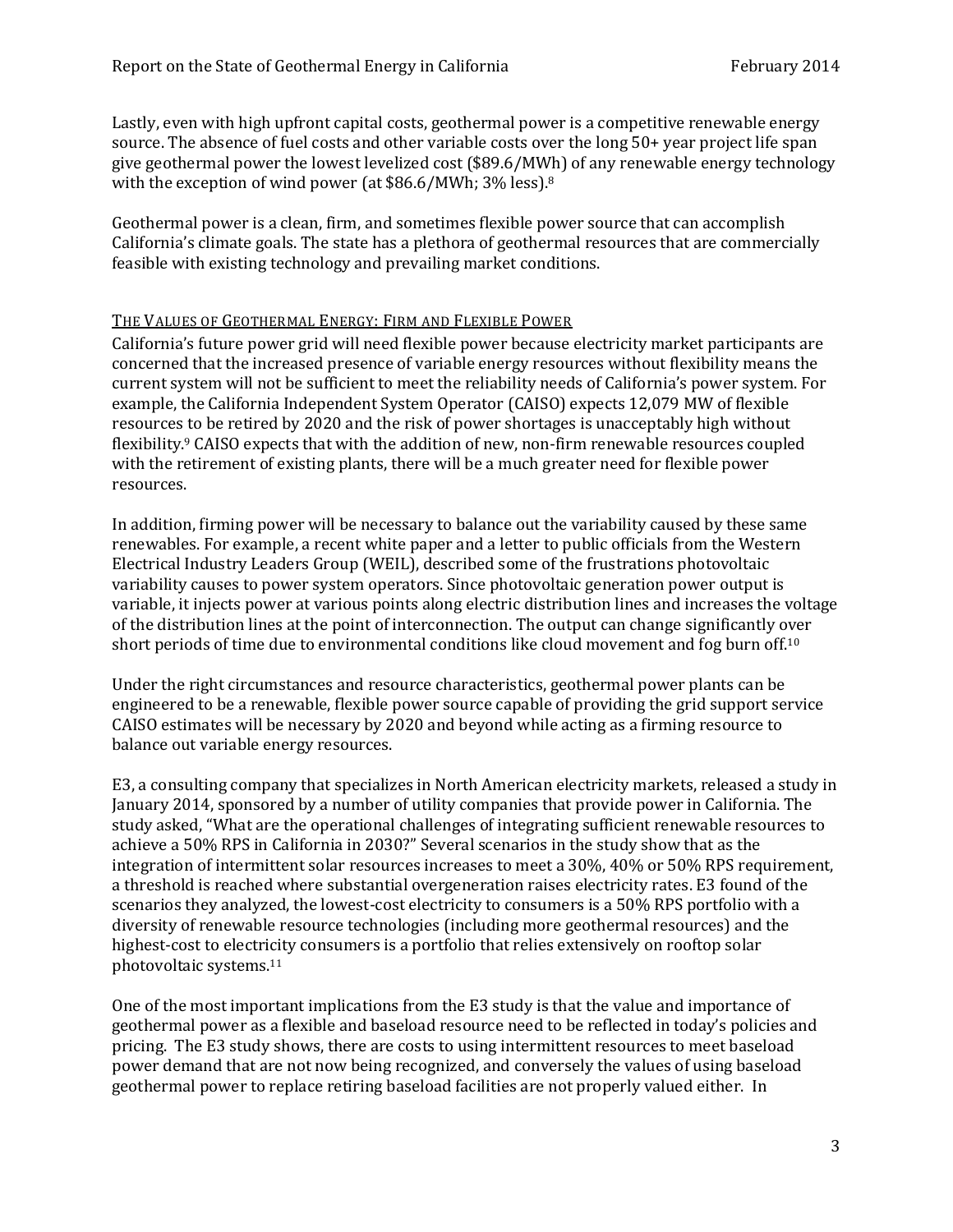particular this result should be a concern to CARB as it seeks to address emissions reductions related to the 9,716 GWh of coal power imports from surrounding states.<sup>12</sup>

In order to ensure that California's power grid is a balanced system that operates without raising electricity rates a diverse portfolio of resources that includes geothermal power is absolutely necessary.

### CALIFORNIA GEOTHERMAL RESOURCES FOR POWER AND DISTRIBUTED GENERATION

Not only can geothermal power provide significant value to California but there are substantial amounts of untapped resources. According to the information provided by mean estimate of Lovekin et al., about half of California geothermal resources are still untapped (Table 1). This estimate was determined for up to 3 kilometers deep using guidelines and standard industry protocol for making geothermal resource estimates as determined by USGS Circular 790.

These are all resources that are identified and extracted legally at costs competitive with other commercial energy sources at present. Table 1 lists the known geothermal fields throughout California, their current installed capacities, and estimated total generation capacity for 30 years with minimum certainty, most likely certainty, and mean certainty.

Notice two fields (Heber and the Geysers) already exceed their most likely certainty. Since these estimates were derived from probabilistic heat-in-place estimates it is possible to exceed the estimated reserves.

| <b>Fields and their Installed Capacities</b> | Lovekin et al. Estimates |                               |                                          |                                                                     |      |      |
|----------------------------------------------|--------------------------|-------------------------------|------------------------------------------|---------------------------------------------------------------------|------|------|
| California Geothermal Fields                 | County                   | Nameplate<br>Capacity in 2004 | Nameplate<br>Capacity as of<br>Jan. 2014 | Most Likely<br>Min.<br>Field<br>Certainty<br>Generation<br>Capacity |      | Mean |
| Salton Sea                                   | Imperial                 | 350                           | 437                                      | 1350                                                                | 1750 | 1880 |
| Geysers                                      | Lake-Sonoma              | 1000                          | 1585                                     | 1200                                                                | 1400 | 1400 |
| Coso Field                                   | Inyo                     | 300                           | 302                                      | 246                                                                 | 355  | 490  |
| Telephone Flat (Medicine Lake)               | Siskiyou                 | 0                             | $\Omega$                                 | 110                                                                 | 175  | 256  |
| East Mesa                                    | Imperial                 | 73                            | 115                                      | 119                                                                 | 148  | 167  |
| Heber                                        | Imperial                 | 100                           | 180                                      | 109                                                                 | 142  | 158  |
| North Brawley                                | Imperial                 | 0                             | 50                                       | 88                                                                  | 135  | 144  |
| East Brawley, CA                             | Imperial                 | 0                             | $\Omega$                                 | 85                                                                  | 129  | 138  |
| Long Valley (Mammoth)                        | Mono                     | 30.1                          | 37                                       | 70                                                                  | 111  | 148  |
| Niland                                       | Imperial                 | 0                             | 0                                        | 59                                                                  | 76   | 92   |
| South Brawley                                | Imperial                 | 0                             | 0                                        | 45                                                                  | 62   | 70   |
| Randsburg                                    | San Bernardino           | 0                             | $\mathbf 0$                              | 32                                                                  | 48   | 82   |
| Sulphur Bank                                 | Lake                     | 0                             | 0                                        | 27                                                                  | 43   | 61   |
| Lake City/Surprise Valley                    | Siskiyou                 | 0                             | 0                                        | 23                                                                  | 37   | 49   |
| Fourmile Hill (Medicine Lake)                | Siskiyou                 | 0                             | 0                                        | 25                                                                  | 36   | 70   |
| Calistoga                                    | Napa                     | 0                             | 0                                        | 17                                                                  | 25   | 35   |

### Table 1: California Geothermal Power Resource Estimates by Field<sup>13</sup>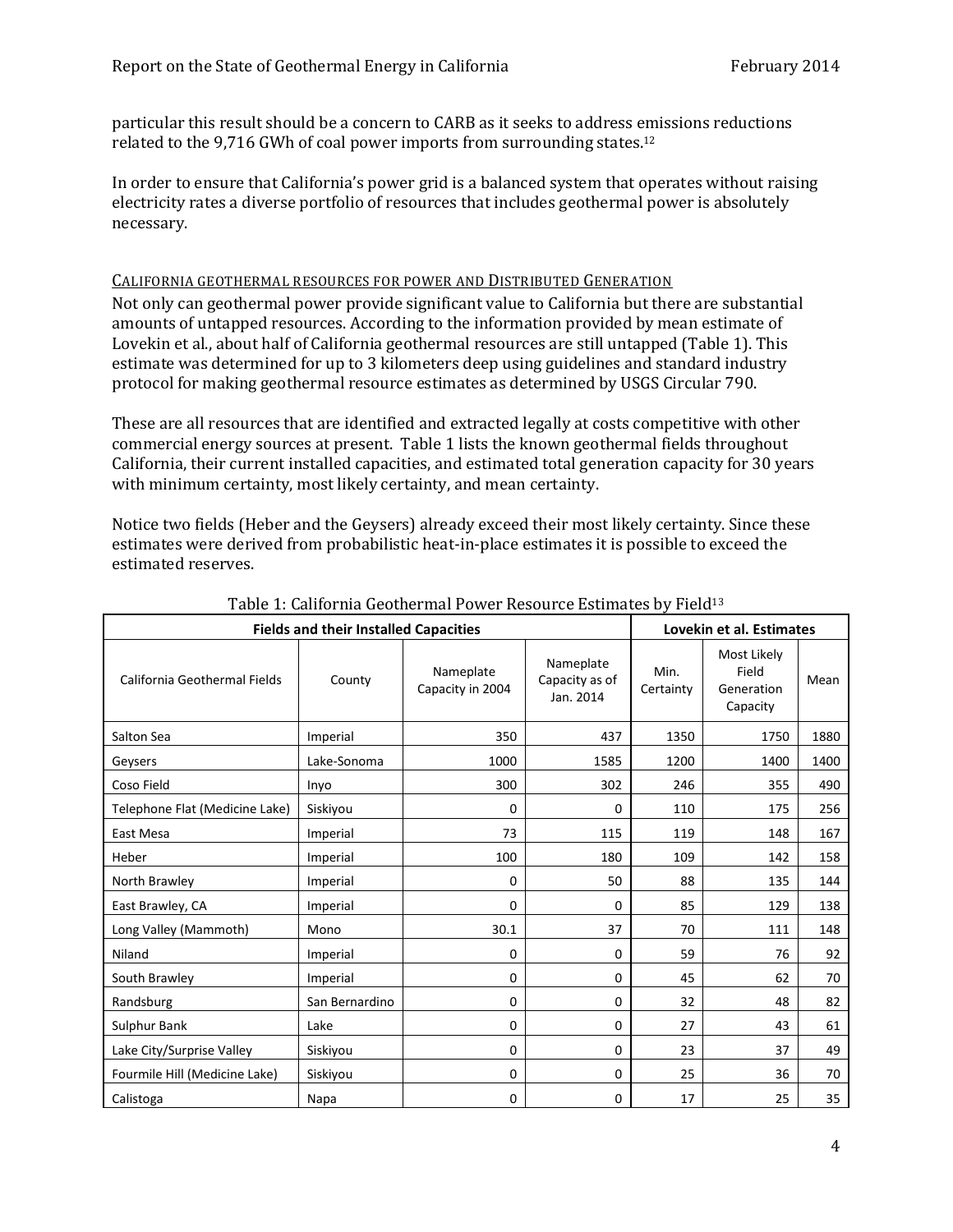| <b>Mount Signal</b>          | Imperial |      | υ    | 12   | 19   | 29   |
|------------------------------|----------|------|------|------|------|------|
| Dunes                        | Imperial |      |      | 7.4  | 11   | 18   |
| <b>Superstition Mountain</b> | Imperial |      | 0    | b    | 10   | 15   |
| Honey Lake                   | Lassen   | 6.4  | 3.8  | 5.7  | 8.3  | 13   |
| Glamis                       | Imperial |      |      | 4    | b    | 11   |
| Sespe Hot Springs            | Ventura  |      | 0    | 4    |      | 8    |
| <b>TOTAL</b>                 |          | 1860 | 2710 | 3644 | 4732 | 5334 |

California has just begun to tap into its geothermal potential. All of the sites in the Figure 1 below, with the likely exception of Heber field and the Geysers, still have a significant amount of untapped potential for power generation. The most obvious of these is the Salton Sea area in Imperial County. This area's unique geology created the perfect circumstances for hot geothermal fluids to seep to the surface to generate power. A range of estimates of this geothermal field's capacity is between 1,700-2,900 MW. †



Figure 1: Large Geothermal Fields Potential Generation<sup>14</sup>

The USGS in 2008 (Figure 2) assessed the electric power generation potential of conventional geothermal resources in 13 western U.S. states and identified 241 moderate-temperature (90 to 150°C) and high-temperature (greater than 150°C) geothermal systems located on private or accessible public lands. Their estimate for the state of California is depicted below. The USGS study used a similar volumetric method as the GeothermEx study but with broader assumptions, such as deeper resources, newer technologies, etc. and estimated close to 5,000 MW of identified resources

l

<sup>†</sup> See Lovekin et al. 2004 and EES Consulting 2013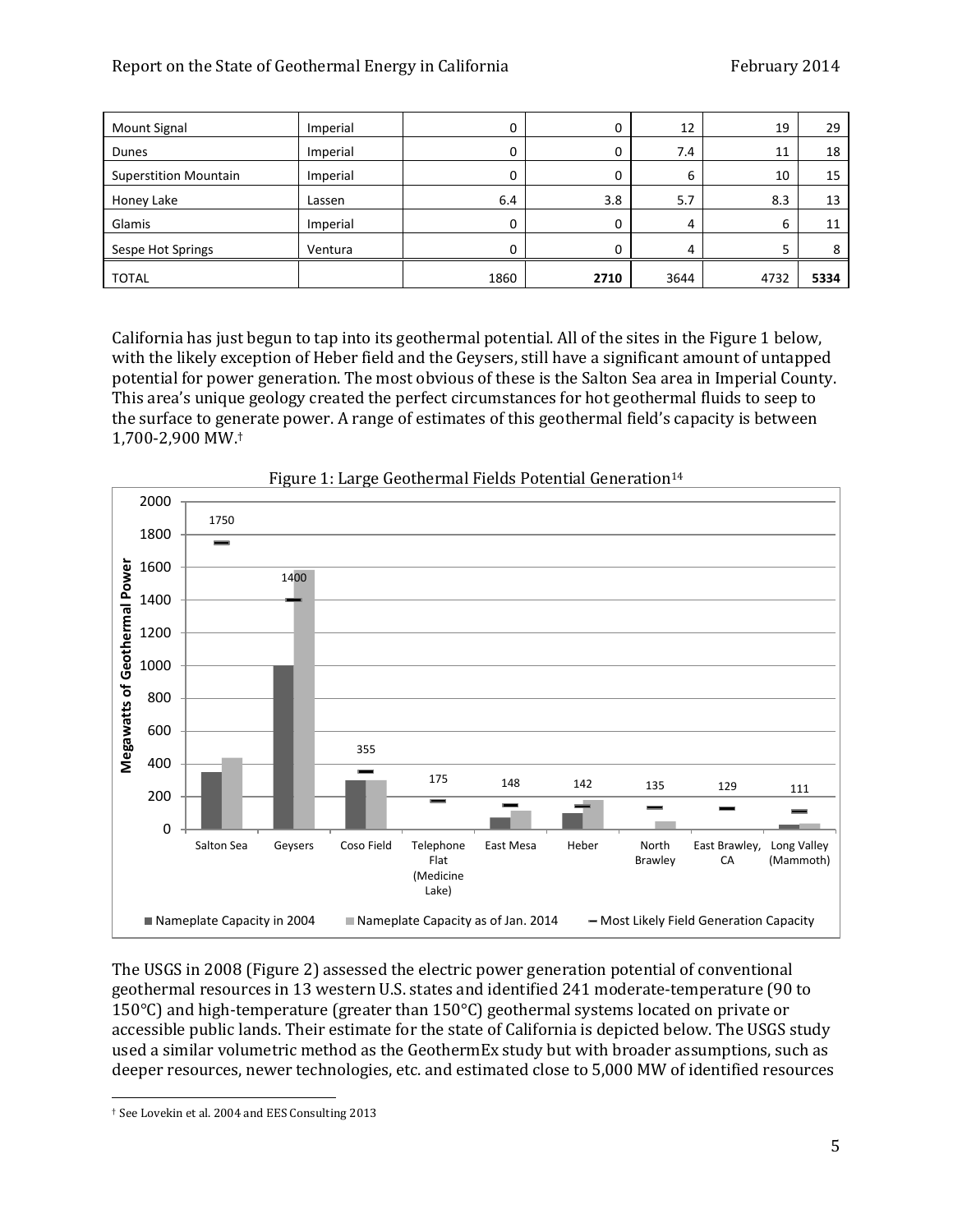and 11,000 MW of unidentified resources with mean certainty.<sup>15</sup> Overall, the main conclusion to draw from both these studies is there is a substantial amount of economical and untapped conventional hydrothermal systems that have not been developed in California.

As the technology and techniques to tap hidden or undiscovered geothermal systems improves, the risk of developing these hydrothermal systems declines. As a result, the amount of geothermal resources that can be developed increases, effectively expanding the geothermal supply curve. Current estimates from Department of Energy suggest up to 30 gigawatts of undiscovered geothermal resources exist in the U.S. <sup>16</sup>

Table 1 also shows potential for small size community geothermal power projects in smaller fields around the state. According to a report submitted to the California Energy Commission in 2012, there are 71 communities in the state that could benefit from such projects.<sup>17</sup> In general, these involve smaller fields that might not be economical or have the capabilities to be developed into large utility-scale power plants however, they are the perfect size for distributed generation and community based projects that generate power at 1-2 MW or less. Despite the normal barriers any geothermal power project faces such as high upfront capital costs, risks associated with exploration and drilling, and operational risks, these smaller projects face additional barriers based on the current legislative framework promoting distributed generation. For example in Northern California, where there is particular interest in developing these projects, smaller geothermal power projects do not qualify for incentives provided other distributed generation technologies. They may be too large to qualify for net metering, involve both heat and power, and are not eligible for the roughly \$3 billion of incentives provided under the California Solar Initiative.





# NEAR TERM POTENTIAL – PROJECTS UNDER DEVELOPMENT IN CALIFORNIA

From first inception to operation, the timeline for a geothermal project in the U.S. ranges about 4-7 years and affected by the knowledge of the resource, type of project, ease of obtaining financing and the permitting process. So for a plant to be operational by the end of the decade, it would need to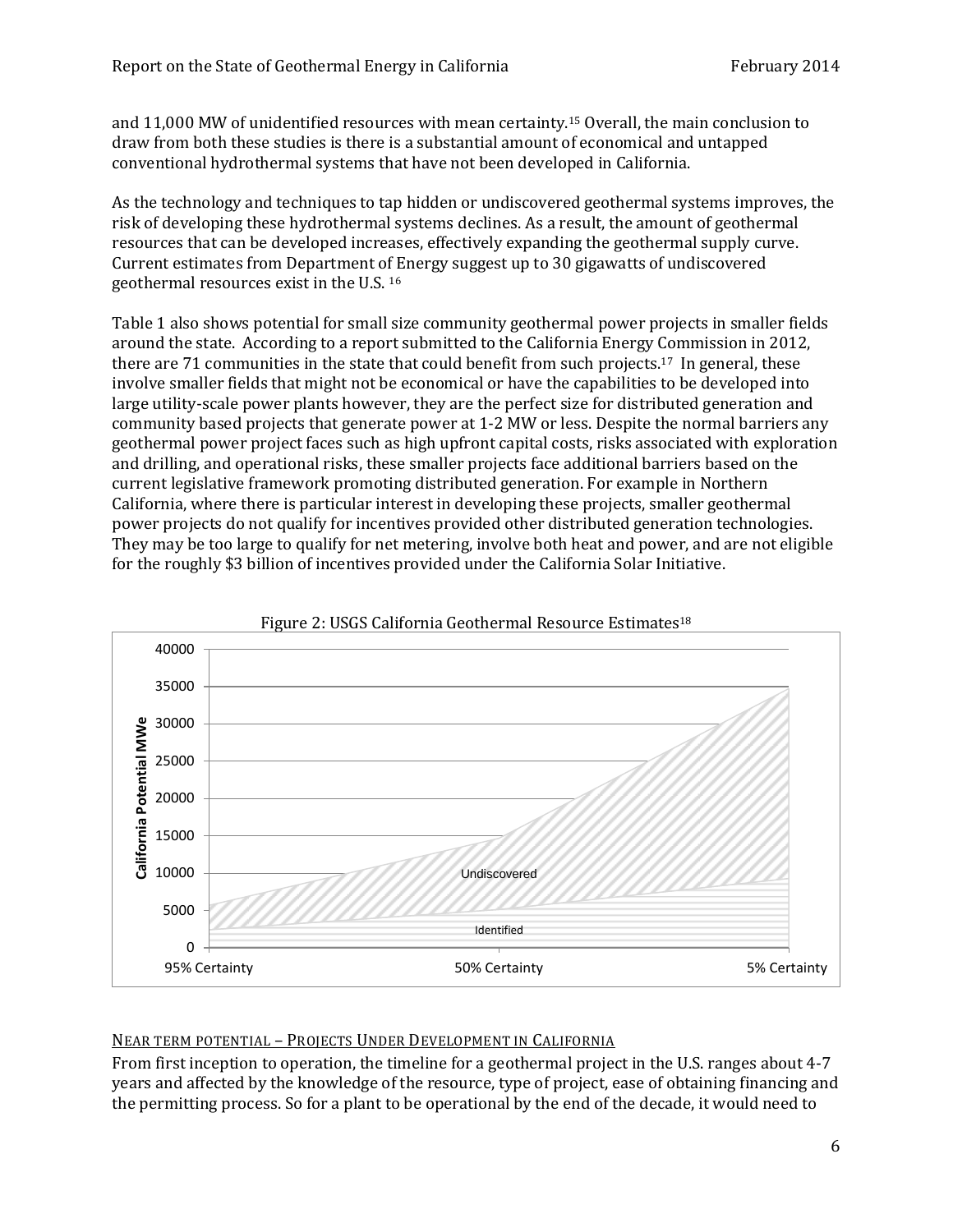have already taken some steps toward completion. As of April 2013 there were an estimated 32 geothermal power projects in some stage of development throughout California. With the right incentives and power purchase agreements many of these projects could be operational by 2020.

| <b>Project Name</b>                              | <b>Developer</b>            | rianned<br>Capacity<br><b>Addition</b><br>(MW) | <b>Project Type</b>       | County<br>Located | Project<br>Developme<br>nt Status |
|--------------------------------------------------|-----------------------------|------------------------------------------------|---------------------------|-------------------|-----------------------------------|
| <b>Buckeye</b>                                   | Calpine                     | 30                                             | CH (Produced)             | Sonoma            | N/A                               |
| Four Mile Hill                                   | Calpine                     | N/A                                            | <b>CH</b><br>(Unproduced) | Siskiyou          | N/A                               |
| Telephone Fiat                                   | Calpine                     | N/A                                            | <b>CH</b><br>(Unproduced) | Siskiyou          | N/A                               |
| <b>Glass Mountain</b>                            | Calpine                     | N/A                                            | <b>CH</b><br>(Unproduced) | Siskiyou          | N/A                               |
| Wild horse North Geysers                         | Calpine                     | 30                                             | <b>CH</b><br>(Unproduced) | Sonoma            | N/A                               |
| <b>Bottle Rock Expansion</b>                     | <b>Bottle Rock Power</b>    | 25                                             | CH (Expansion)            | Lake              | Phase 1                           |
| Northern California                              | <b>Gradient Resources</b>   | N/A                                            | <b>CH</b><br>(Unproduced) | N/A               | Phase 1                           |
| NAF El Centro/Superstition Hills                 | Navy Geothermal Program     | N/A                                            | <b>CH</b><br>(Unproduced) | Imperial          | Phase 1                           |
| East Brawley                                     | Alternative Earth Resources | N/A                                            | <b>CH</b><br>(Unproduced) | Imperial          | Phase 1                           |
| Orita 2                                          | Ram Power                   | 49.9                                           | <b>CH</b><br>(Unproduced) | Imperial          | Phase 1                           |
| Orita 3                                          | Ram Power                   | 49.9                                           | <b>CH</b><br>(Unproduced) | Imperial          | Phase 1                           |
| Surprise Valley                                  | Enel North America          | 15                                             | <b>CH</b><br>(Unproduced) | Modoc             | Phase 2                           |
| Hudson Ranch Power II                            | EnergySource                | 49.9                                           | <b>CH</b><br>(Unproduced) | Imperial          | Phase 2                           |
| NAF El Centro/Superstition Mountain              | Navy Geothermal Program     | N/A                                            | <b>CH</b><br>(Unproduced) | Imperial          | Phase 2                           |
| MCAS Yuma Chocolate Mountains/Hot<br>Minearl Spa | Navy Geothermal Program     | N/A                                            | <b>CH</b><br>(Unproduced) | Imperial          | Phase 2                           |
| MCAS Yuma Chocolate Mountains/Glamis             | Navy Geothermal Program     | N/A                                            | <b>CH</b><br>(Unproduced) | Imperial          | Phase 2                           |
| Truckhaven                                       | Alternative Earth Resources | 30                                             | CH<br>(Unproduced)        | Imperial          | Phase 2                           |
| HV                                               | Oski Energy                 | N/A                                            | <b>CH</b><br>(Unproduced) | N/A               | Phase 2                           |
| ΚN                                               | Oski Energy                 | N/A                                            | <b>CH</b><br>(Unproduced) | N/A               | Phase 2                           |
| KS                                               | Oski Energy                 | N/A                                            | <b>CH</b><br>(Unproduced) | N/A               | Phase 2                           |
| Orita 1                                          | Ram Power                   | 49.9                                           | <b>CH</b><br>(Unproduced) | Imperial          | Phase 2                           |
| Keystone                                         | Ram Power                   | 50                                             | <b>CH</b><br>(Unproduced) | Imperial          | Phase 2                           |
| <b>New River</b>                                 | Ram Power                   | 50                                             | <b>CH</b><br>(Unproduced) | Imperial          | Phase 2                           |
| Black Rock 5-6                                   | CalEnergy                   | 235                                            | CH (Produced)             | Imperial          | Phase 3                           |
| Black Rock 1-2                                   | CalEnergy                   | 235                                            | CH (Produced)             | Imperial          | Phase 3                           |
| Canby Cascaded Geothermal<br>Development Project | Canby Geothermal, LLC       | 0.05                                           | CH<br>(Unproduced)        | Modoc             | Phase 3                           |
| Lower Klamath Wildlife Refuge                    | <b>Entiv Organic Energy</b> | 5                                              | CH<br>(Unproduced)        | Siskiyou          | Phase 3                           |
| Wister - Phase I                                 | <b>Ormat Technologies</b>   | 30                                             | <b>CH</b><br>(Unproduced) | Imperial          | Phase 3                           |
| CD4 (Mammoth Complex)                            | <b>Ormat Technologies</b>   | 30                                             | CH<br>(Unproduced)        | Mono              | Phase 3                           |
| Geysers Project                                  | Ram Power                   | 26                                             | CH (Produced)             | Sonoma            | Phase 3                           |
| <b>Bald Mountain</b>                             | Oski Energy                 | N/A                                            | CH<br>(Unproduced)        | Sonoma &<br>Napa  | Prospect                          |

| Table 2: California's Developing Geothermal Projects by Name, Developer, and County (2013) |  |                |  |  |  |
|--------------------------------------------------------------------------------------------|--|----------------|--|--|--|
|                                                                                            |  | <b>Planned</b> |  |  |  |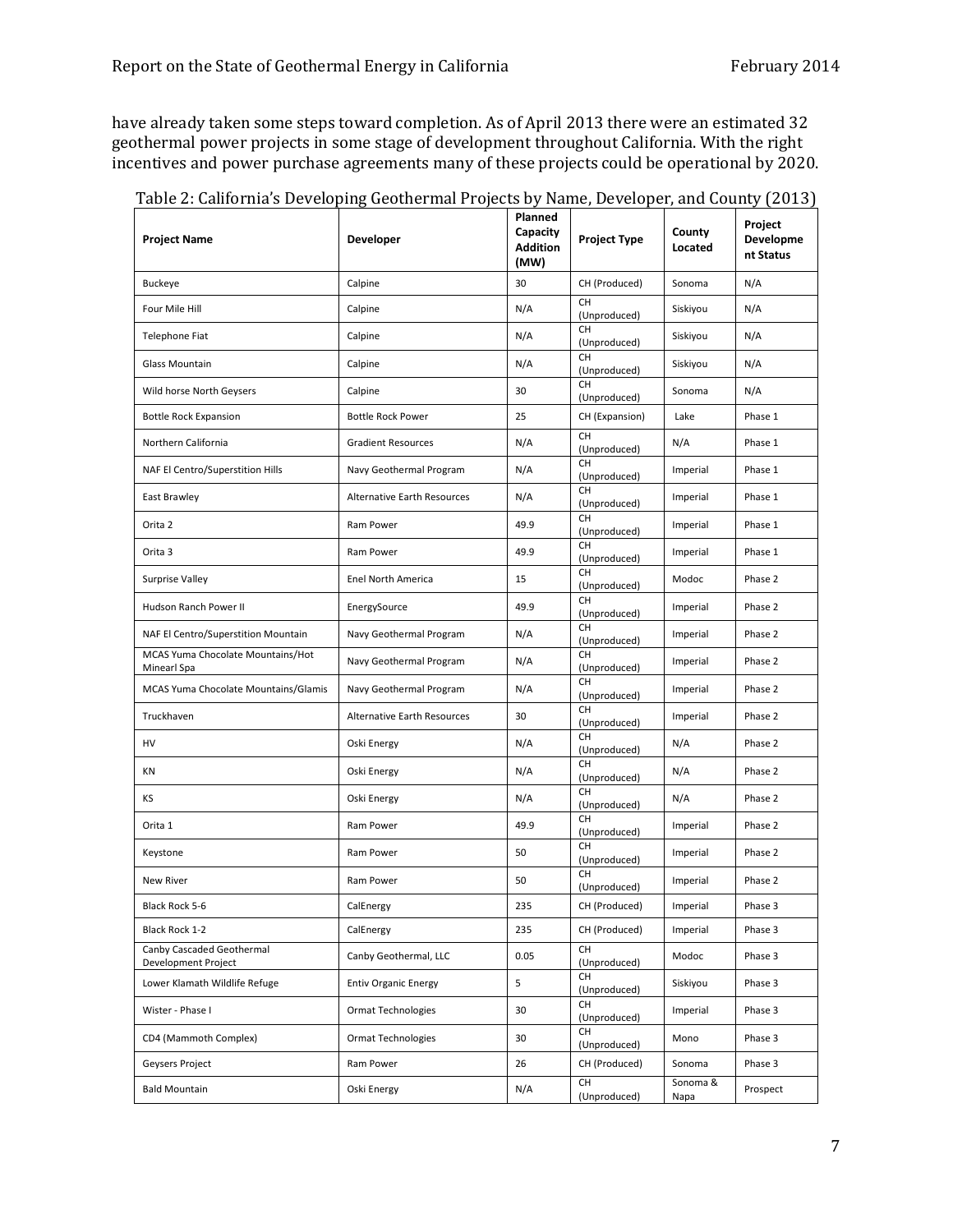| Wendel<br>Oski<br>Energy<br>Expansion | N/A | $\sim$<br>ີ<br>iproduced | Lassen | Prospect |
|---------------------------------------|-----|--------------------------|--------|----------|
|---------------------------------------|-----|--------------------------|--------|----------|

# CHALLENGES TO FURTHER GROWTH

A large barrier for geothermal development in California is not so much that change to existing legislation is necessary, but that existing authority needs to be used to drive demand for a diverse portfolio of renewable resource technologies. California should address the unique needs of each energy technology to build the most efficient and lowest cost portfolio of resources while achieving the goals of A.B. 32. Unfortunately, demand for new geothermal projects has stalled due in part to the reasons listed below. The subsequent section goes into substantial detail as how these barriers relate to one of the biggest opportunities for growth for geothermal power in California, the Salton Sea Area. The Imperial Irrigation District (IID) has announced plans to develop 1,700 MW of new geothermal generation from the Imperial Valley resource as part of Salton Sea Restoration Initiative.<sup>19</sup>

There are four main challenges to the growth of conventional hydrothermal power in California:

- 1. There is weak demand for new projects. Developers have geothermal leases and tracks of land ready and available for development stuck in early phases of development because they cannot find the necessary power purchase agreements required to advance these projects (Table 2).
- 2. Inadequate transmission infrastructure or a mismatch between available transmission and the location of geothermal resources.
- 3. Permitting delays often hinder a project adding to an already lengthy development timeline and raising costs.
- 4. The lack of coordination between stakeholders. For example, utility power solicitations that require transmission not coordinated with transmission planning efforts.

Often one of the biggest struggles to build a geothermal power plant in the western states is the availability and capacity of nearby transmission. Unlike other energy technologies geothermal power plants are particularly location specific since they must be near or around a geothermal resource. Therefore, adequate and local transmission capacity is an essential ingredient for any geothermal power project.

Geothermal power will often use transmission more economically than most other energy resource because of its high capacity factor. A geothermal power plant's average capacity factor is 92%<sup>20</sup> while a variable energy resource (VER) might have a capacity factor of 20-34%.<sup>21</sup> Therefore, a 100 MW VER needs to consume 100 MW of transmission even though the VER may seldom use the full capacity of that line. As a result existing transmission capacity becomes unavailable to other generators. Geothermal power on the other hand will almost fully use the transmission capacity that it reserves from that same line. For congested transmission lines, the integration of VER resources can raise costs as more transmission infrastructure is built to accommodate the same amount of power.

Geothermal companies reported to GEA at the end of 2013 congestions at state interties listed below hinder their ability to develop geothermal projects and import/export electricity from/to other states:

- Pacific AC intertie (Oregon/Washington/Canada)
- Pacific DC intertie (Oregon/Washington)
- Intermountain DC Tie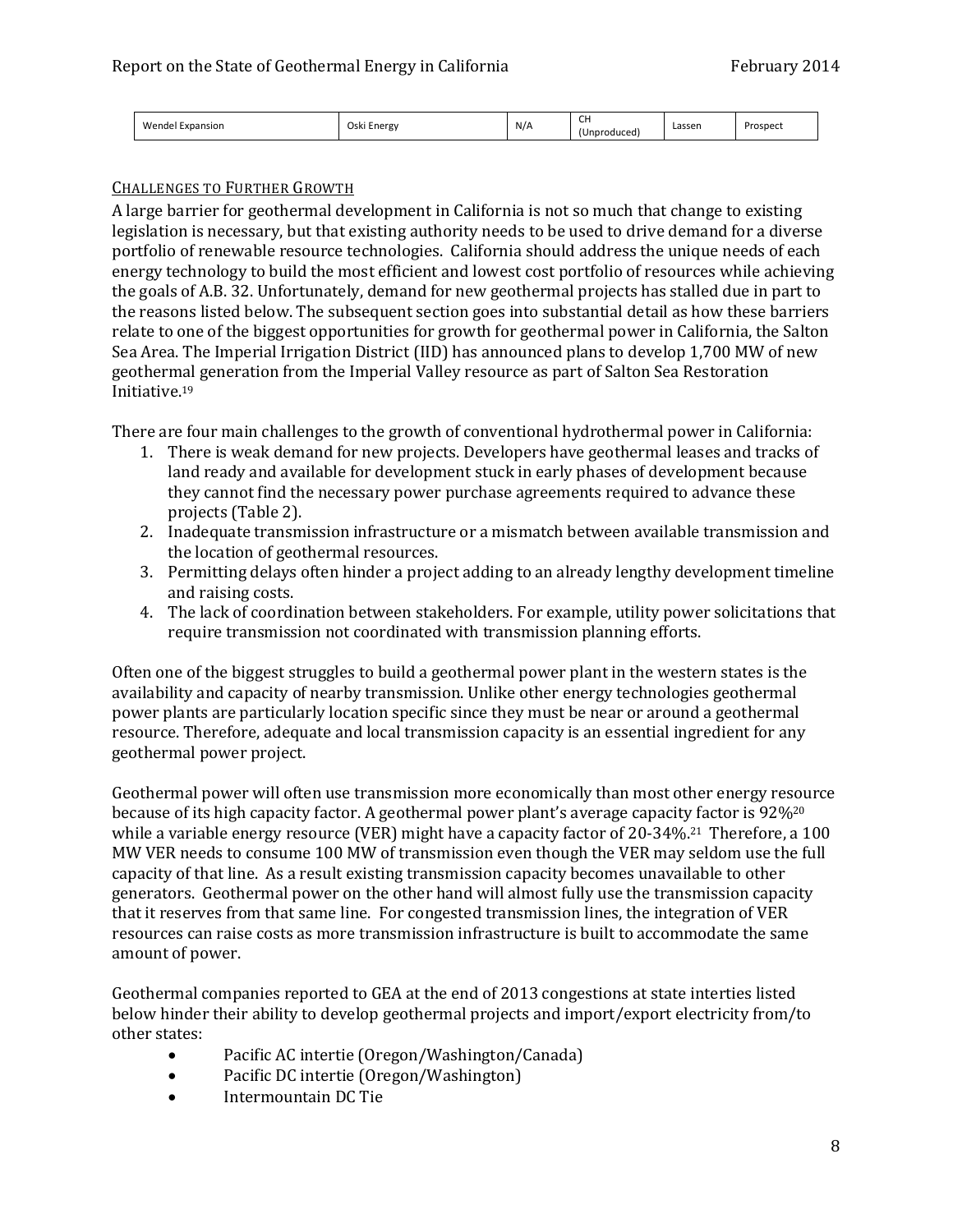- Desert Southwest Interties (Arizona)
- Transmission Station at Mead (Nevada)

And within California, geothermal companies find there is a shortage or inadequate transmission lines to transport electricity to the rest of the state at the following geothermal resource areas:

- Lake City-Surprise Valley (Siskiyou County)
- Mono-Long Valley (Mono County)
- Salton Sea (Imperial County)
- South Brawley (Imperial County)
- East Brawley (Imperial County)

# THE SALTON SEA: AN UNDERUTILIZED GEOTHERMAL RESOURCE AREA

The Salton Sea Known Geothermal Resource Area is widely considered by many geothermal industry leaders as the best opportunity for growth in California in the near term. Imperial Irrigation District forecasts estimate 2,900 MW of geothermal generation is ultimately possible at the Salton Sea field (Table 3). Negative consequences to the lake's recession such as increased air pollution issues and further concentration of sea salts could hopefully be mitigated by the expansion of geothermal development. As the sea recedes, it will expose new lands and provides access to prime undeveloped geothermal resources. A total of 2,900 MW of technical potential is estimated of identified geothermal resources. Table 3 depicts the resources underwater and by temperature gradient that will become available and those that are currently onshore.

| Imperial Irrigation District's Estimation for Generation Potential in the Salton Sea |     |      |      |  |  |  |  |
|--------------------------------------------------------------------------------------|-----|------|------|--|--|--|--|
| <b>Gradient Onshore/Offshore Total</b><br><b>Offshore</b><br>Onshore                 |     |      |      |  |  |  |  |
| $>10^{\circ}$ F                                                                      | 700 | 1400 | 2100 |  |  |  |  |
| $8-10^{\circ}$ F                                                                     | 540 | 260  | 800  |  |  |  |  |

Table 3: Salton Sea Resource Estimates<sup>22</sup>

IID believes the resource at Salton Sea can be developed on the timeline presented in Table 4 assuming that the blanket permitting will be completed in a timely manner, adequately priced power purchase agreements will be available, and capital funding requirements can be met by a developers and government sources.

| Year | >10°F Generation | 8 to 10°F Generation | <b>Cumulative Generation</b> | <b>Generation on IID Lands</b> |
|------|------------------|----------------------|------------------------------|--------------------------------|
| 2016 | 200              |                      | 200                          | 100                            |
| 2018 | 200              |                      | 400                          | 100                            |
| 2020 | 200              | 50                   | 650                          | 200                            |
| 2022 | 200              | 50                   | 900                          | 200                            |
| 2024 | 200              | 50                   | 1150                         | 200                            |
| 2026 | 200              | 50                   | 1400                         | 150                            |
| 2028 | 200              |                      | 1600                         | 150                            |
| 2030 | 200              |                      | 1800                         | 50                             |
| 2032 | 200              |                      | 2000                         | 50                             |

# Table 4: IID's Proposed New Generation Online Schedule [Megawatts]<sup>23</sup>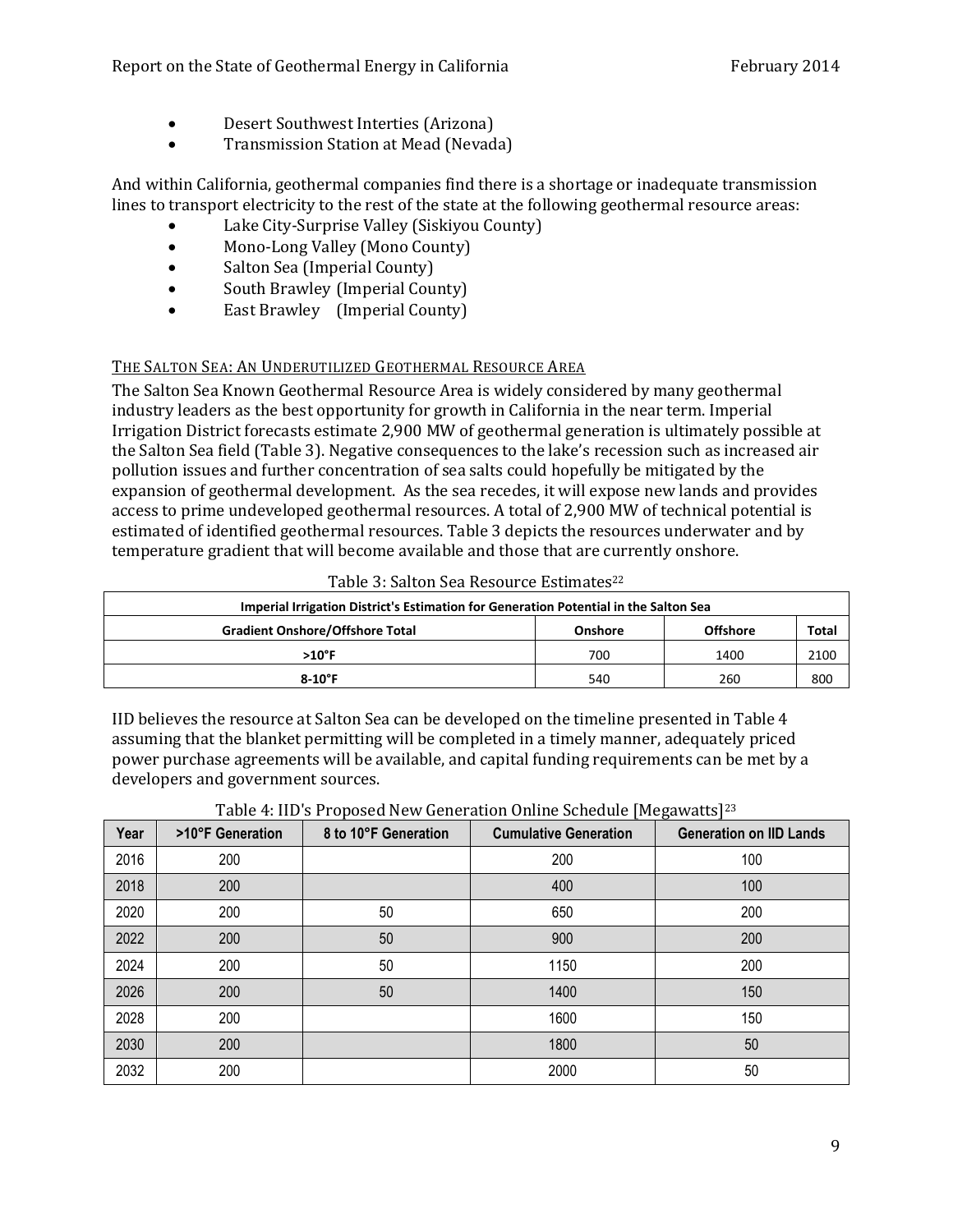However, before this growth can begin there are a number of barriers that must be overcome at the Salton Sea resource area, mostly related to a shortage of transmission, a lack of power purchase agreements, weak demand, and a stringent permitting process.

Geothermal developers report to GEA that one of the most significant impediments to new projects moving forward in Imperial Valley is the lack of transmission capacity. In fact many developers who are not actively involved in the region would like to be but are prevented from developing projects because of inadequate transmission infrastructure to transport generated electricity elsewhere.

The IID has realized the lack of adequate transmission is a significant barrier to the Salton Sea resources moving forward. Jointly, with the California Independent System Operator, they propose a new 500 kV transmission line to provide transmission capacity for new geothermal power development at the receding Salton Sea and surrounding area. IID states,

"When completed, the new transmission line could handle an estimated 2,500 MW of new generation plus provide other utilities access to the Imperial Valley renewable resources. The proposed line is 150 miles long and would connect to the main grid at Devers substation. The cost of a 500 kV line is estimated to range from \$2-4 million per mile."<sup>24</sup>

New transmission would allow geothermal project developers to interconnect to the statewide system. According to IID, the cost of the new transmission line could be recovered using California Public Utility Commission (CPUC) Transmission Revenue Requirement (TRR) rules and can be financed using a merchant transmission company. As such, the process for developing a transmission line of this size would require some certainty as to cost recovery through approved rates. In order to encourage transmission line investments, the IID suggests that the state help streamline renewable project development or reduce the cost of funding for private developers.

In addition the California Energy Commission (CEC) recognized issues with transmission at the Salton Sea in their 2013 Integrated Energy Policy Report. CEC stated,

". . . the Energy Commission will continue to evaluate the barriers to renewable energy development at the Salton Sea. This evaluation includes, but is not limited to, the concerns of geothermal developers and the need for transmission in the Salton Sea area. As agency and stakeholder resources become available, it may be possible to initiate foundational work on renewable energy generation and associated transmission facility development."<sup>25</sup>

The second barrier for geothermal development in the region is a deficit of available power purchase agreements to move projects forward. In particular, the power purchase agreements need to recognize the value that geothermal power brings to the system as firm or possible flexible power. And, to help provide new power purchase agreements that the IID has proposed in its latest report,

". . . the CPUC and State of California designate a portion of future state energy purchases as coming from Imperial Valley renewables. Pricing and capacity needs would be known and could be allocated to developers based on land parcels. Similar to the transmission line funding proposal, IID could ask the state to offer loan guarantees to renewable project developers or to loan funds at low interest rates. These solutions would allow developers access to lower cost financing which is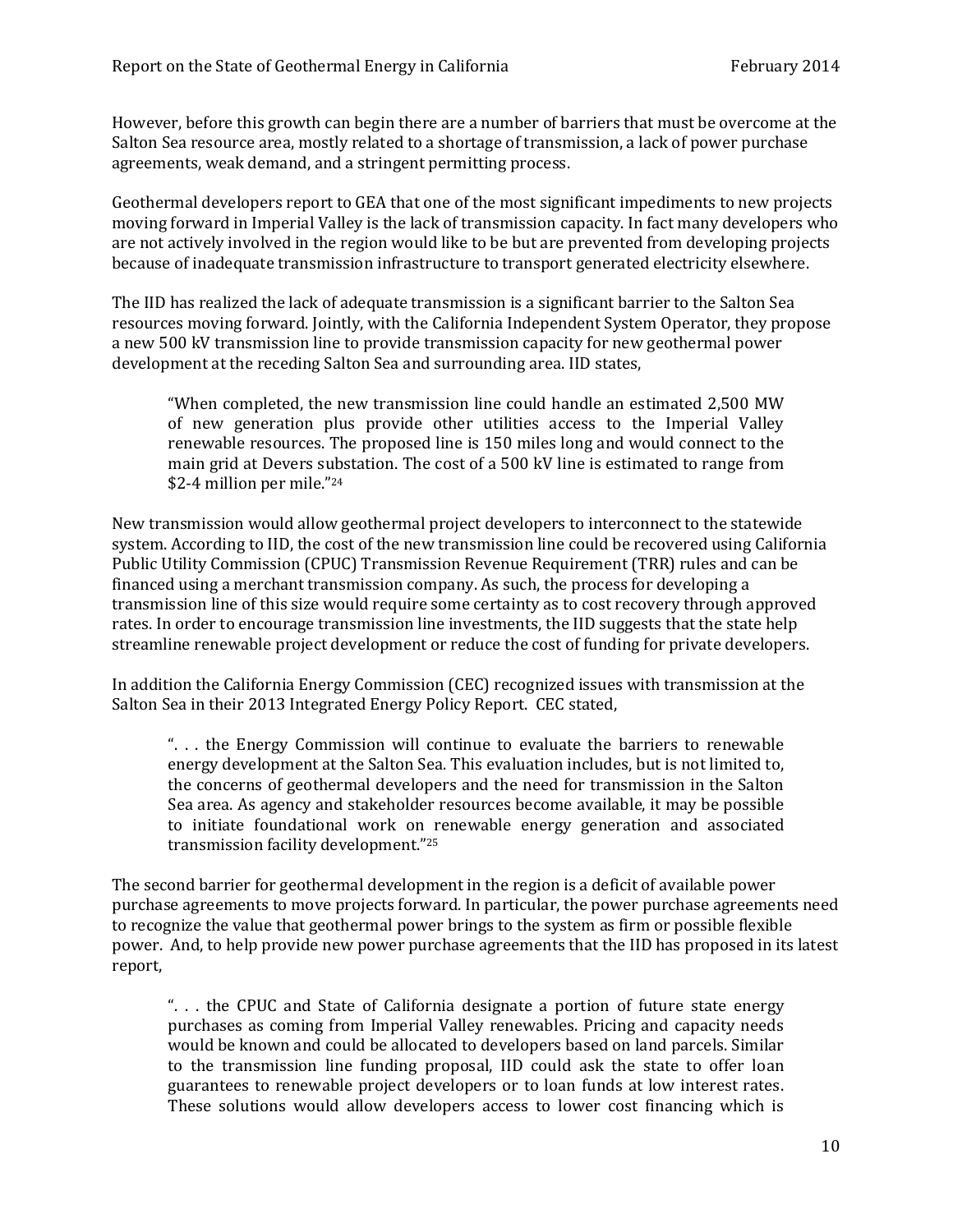currently only available to public entities. Changing PPA procedures, and reducing the cost of money, would reduce the cost of power from these projects by lowering the cost of equity and reducing risk of project."<sup>26</sup>

Lastly, the abundance of resource at the Salton Sea implies that many projects might be larger than 50 MW. In California all new projects 50 MW or greater will require review and approval by the California Energy Commission (CEC). As the lead agency, the CEC will issue the final permit to build a power plant. As the Salton Sea recedes over the next few decades, any development in the new land areas will face difficult permitting requirements. The IID proposes a blanket environmental study of the area. This proposal could significantly reduce the time required to meet the California Environmental Quality Act (CEQA) and make it a joint effort to permit the plants and improve air quality and wildlife habitat. If this suggestion comes to fruition, not only will it help to reduce the timeline of a project developing in the region, but as a consequence reduce costs and riskiness of project.

## RISKS AND PAST PRACTICES TO ADDRESS RISKS

The processes and timelines for geothermal development are notably different from most if not all other energy technologies. As a result, in the public forum, geothermal power is often grouped in with the other major types of renewable energy and then frequently misconstrued as having similar risks and economics. In reality, the risks and economics of geothermal are unique. In geothermal power projects about a third of project costs are associated with drilling and exploration alone. There is a spectrum of development strategies used to lessen the risks associated with initial exploration and drilling caused by geothermal power development although most programs focus on tackling the drilling and exploration risks including some in California. Notably, programs to reduce geothermal development risks expand the geothermal supply curve to make available more commercial resource and reduce total costs.

The California Legislature established the Energy Commission's Geothermal Grant and Loan Program in 1980. This program (also known as the Geothermal Resources Development Account, or GRDA), distributes funds to promote the new geothermal technologies and projects. GRDA funds are derived from royalty and lease payments made to the U.S. government by geothermal developers operating on federal land in California. Financial assistance is provided to private and public entities for geothermal research, development and commercialization projects. Since 1980, the Geothermal Program provided funding for over 174 geothermal research, development, and demonstration projects. Additional geothermal program support comes from the California Energy Commission itself, which is funded via a levy on the electricity bills of all Californians.<sup>27</sup>

### **CONCLUSION**

California contains several thousand megawatts of geothermal resources that could provide renewable, firm, and possibly flexible power to the state's power grid. Estimates predict only about half of the state's identified geothermal resources are generating power today.

These geothermal resources will be crucial for meeting California's climate and environmental goals. Not only do geothermal plants have one of the smallest land footprints of almost any other energy technology, but geothermal generation releases very little greenhouse gas emissions. California's grid will need a firm and flexible power source in order to reach its climate goals. The lowest-cost electricity to consumers is a power system composed of a diverse portfolio of renewable energy resources that includes geothermal generation. However, before geothermal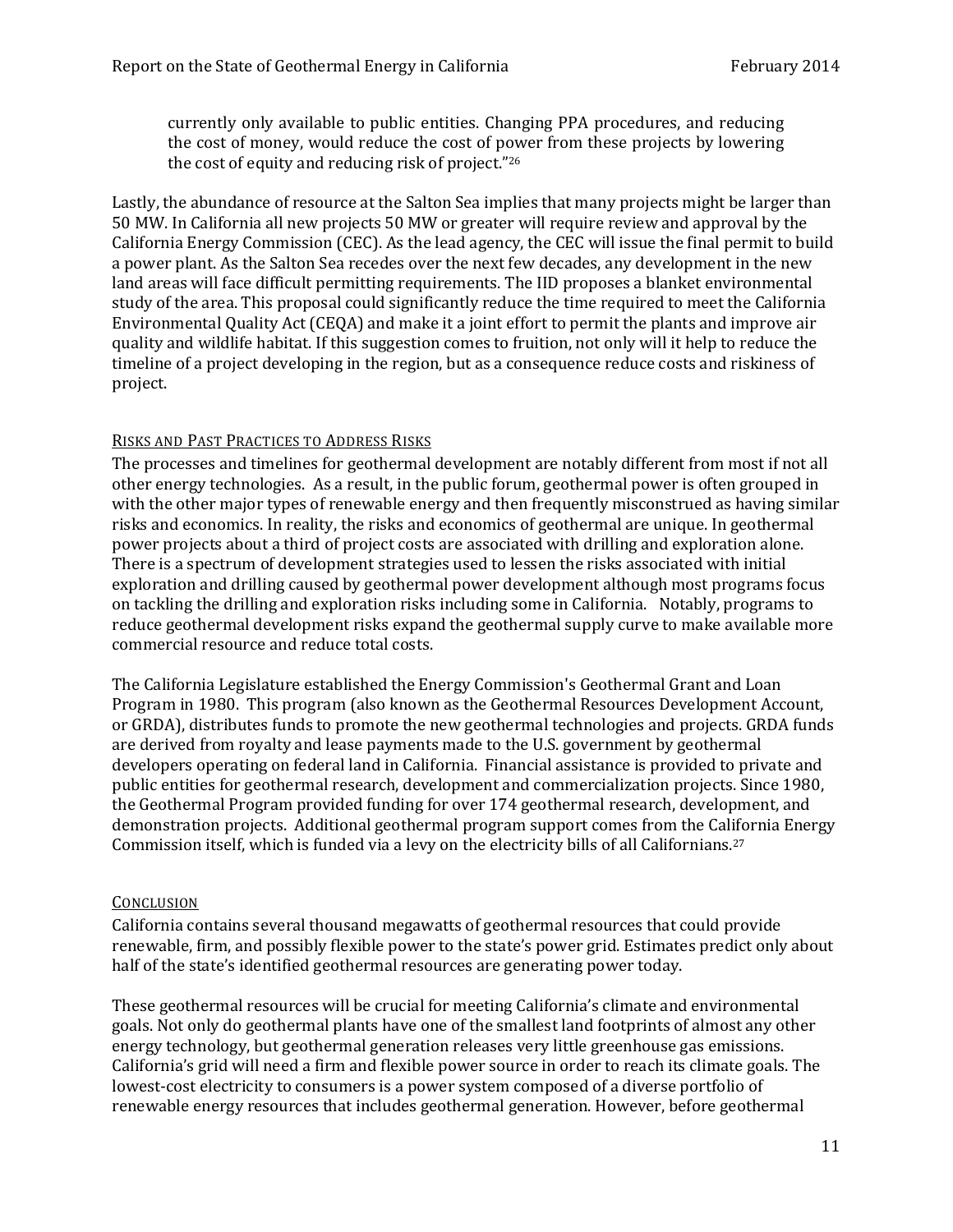development can be expanded in California, help is needed to construct new transmission that will allow geothermal project developers to interconnect to the statewide system. More specifically, new transmission at the Salton Sea would significantly expand the geothermal resources available for development.

l

[6] California Air Resources Board. 2013. "Climate Change Scoping Plan First Update Discussion Draft for Public Review and Comment." Accessed February 2<sup>nd</sup>, 2014[. http://www.arb.ca.gov/cc/scopingplan/2013\\_update/discussion\\_draft.pdf](http://www.arb.ca.gov/cc/scopingplan/2013_update/discussion_draft.pdf)

- [8] U.S. Energy Information Administration. 2013. "Levelized Cost of New Generation Resources in the Annual Energy Outlook 2013." Washington DC: US EIA. Accessed February 4<sup>th</sup>, 2014[. http://www.eia.gov/forecasts/aeo/er/electricity\\_generation.cfm](http://www.eia.gov/forecasts/aeo/er/electricity_generation.cfm)
- [9] California Independent Systems Operator (CAISO). 2012. "2013 Flexible Capacity Procurement Requirement Supplemental Information to Proposal." Folsom, California: CAISO. Accessed February 2nd, 2014. <http://www.caiso.com/Documents/2013FlexibleCapacityProcurementRequirementProposalSupplement.pdf>
- [10] Western Electric Industry Leaders Group (WEIL). "Letter to Governors, Commissioners and Legislators." WEIL, August 7th, 2013. Accessed February 2<sup>nd</sup>, 2014[. http://www.weilgroup.org/WEIL\\_Smart\\_Inverters\\_Letter\\_Aug-7-2013.pdf](http://www.weilgroup.org/WEIL_Smart_Inverters_Letter_Aug-7-2013.pdf)
- [11] Energy and Environmental Economics, Inc. 2014. "Investigating a Higher Renewables Portfolio Standard in California." San Francisco, California: E3. Accessed January 24th, 2014. [http://www.ethree.com/public\\_projects/renewables\\_portfolio\\_standard.php](http://www.ethree.com/public_projects/renewables_portfolio_standard.php)
- [12] California Energy Commission. 2014. "California Electrical Energy Generation." Sacramento: California Energy Commission Accessed February 4<sup>th</sup>, 2014[. http://energyalmanac.ca.gov/electricity/electricity\\_generation.html](http://energyalmanac.ca.gov/electricity/electricity_generation.html)
- [13] Lovekin, James W., Subir K. Sanyal, Christopher W. Klein. 2004. "New Geothermal Site Identification and Qualification." Richmond, California: California Energy Commission: Public Interest Energy Research Program. Accessed January, 16th, 2014. <http://www.energy.ca.gov/reports/500-04-051.PDF>

- [15] Williams, Colin F., Reed, Marshall J., Mariner, Robert H., DeAngelo, Jacob, Galanis, S. Peter, Jr. 2008. "Assessment of moderate- and high-temperature geothermal resources of the United States." Washington D.C.: U.S. Geological Survey (USGS). Accessed January 13th, 2014[. http://pubs.usgs.gov/fs/2008/3082/](http://pubs.usgs.gov/fs/2008/3082/)
- [16] Communication with DOE's Geothermal Technologies Office program officials
- [17] Merrick, Dale. 2012. "Canby Geothermal Development Project." California Energy Commission Accessed February 17th, 2014. <http://www.energy.ca.gov/2013publications/CEC-500-2013-022/CEC-500-2013-022.pdf>
- [18] Williams, Colin F., Reed, Marshall J., Mariner, Robert H., DeAngelo, Jacob, Galanis, S. Peter, Jr. 2008. "Assessment of moderate- and high-temperature geothermal resources of the United States." Washington D.C.: U.S. Geological Survey (USGS). Accessed January 13th, 2014[. http://pubs.usgs.gov/fs/2008/3082/](http://pubs.usgs.gov/fs/2008/3082/)
- [19]EES Consulting. 2013. "Salton Sea Revenue Potential Study Final." Imperial, California: Imperial Irrigation District. Accessed January 28th, 2014.<http://www.iid.com/index.aspx?page=663>
- [20] EIA. 2013b. "Levelized Cost of New Generation Resources in the Annual Energy Outlook 2013." Washington, DC: U.S. EIA. Accessed February 2nd, 2014. [http://www.eia.gov/forecasts/aeo/er/electricity\\_generation.cfm](http://www.eia.gov/forecasts/aeo/er/electricity_generation.cfm)

[21] *Ibid.*

[22] EES Consulting. 2013. "Salton Sea Revenue Potential Study Final." Imperial, California: Imperial Irrigation District. Accessed January 28th, 2014.<http://www.iid.com/index.aspx?page=663>

<sup>[1]</sup> California Air Resources Board. 2014. "Proposed First Update to the Climate Change Scoping Plan: Building on the Framework." Accessed February 10<sup>th</sup>, 2014. [http://www.arb.ca.gov/cc/scopingplan/2013\\_update/draft\\_proposed\\_first\\_update.pdf](http://www.arb.ca.gov/cc/scopingplan/2013_update/draft_proposed_first_update.pdf)

<sup>[2]</sup> McDonald, R.I. Joseph Fargione, Joe Kiesecker, William M. Miller, and Jimmie Powell. 2009. "Energy Sprawl or Energy Efficiency: Climate Policy Impacts on Natural Habitat for the United States of America." San Francisco: PLOS. Accessed January 31st, 2014. <http://www.plosone.org/article/info:doi/10.1371/journal.pone.0006802>

<sup>[3]</sup> Sullivan, J. L. and M. Q. Wang. 2013. "Life cycle greenhouse gas emissions from geothermal electricity production." Journal of Renewable and Sustainable Energy , Volume 5, Number 6. Accessed February 3rd, 2014. <http://scitation.aip.org/content/aip/journal/jrse/5/6/10.1063/1.4841235>

<sup>[4]</sup> *Ibid.*

<sup>[5]</sup> *Ibid.*

<sup>[7]</sup> *Ibid.*

<sup>[14]</sup> *Ibid.*